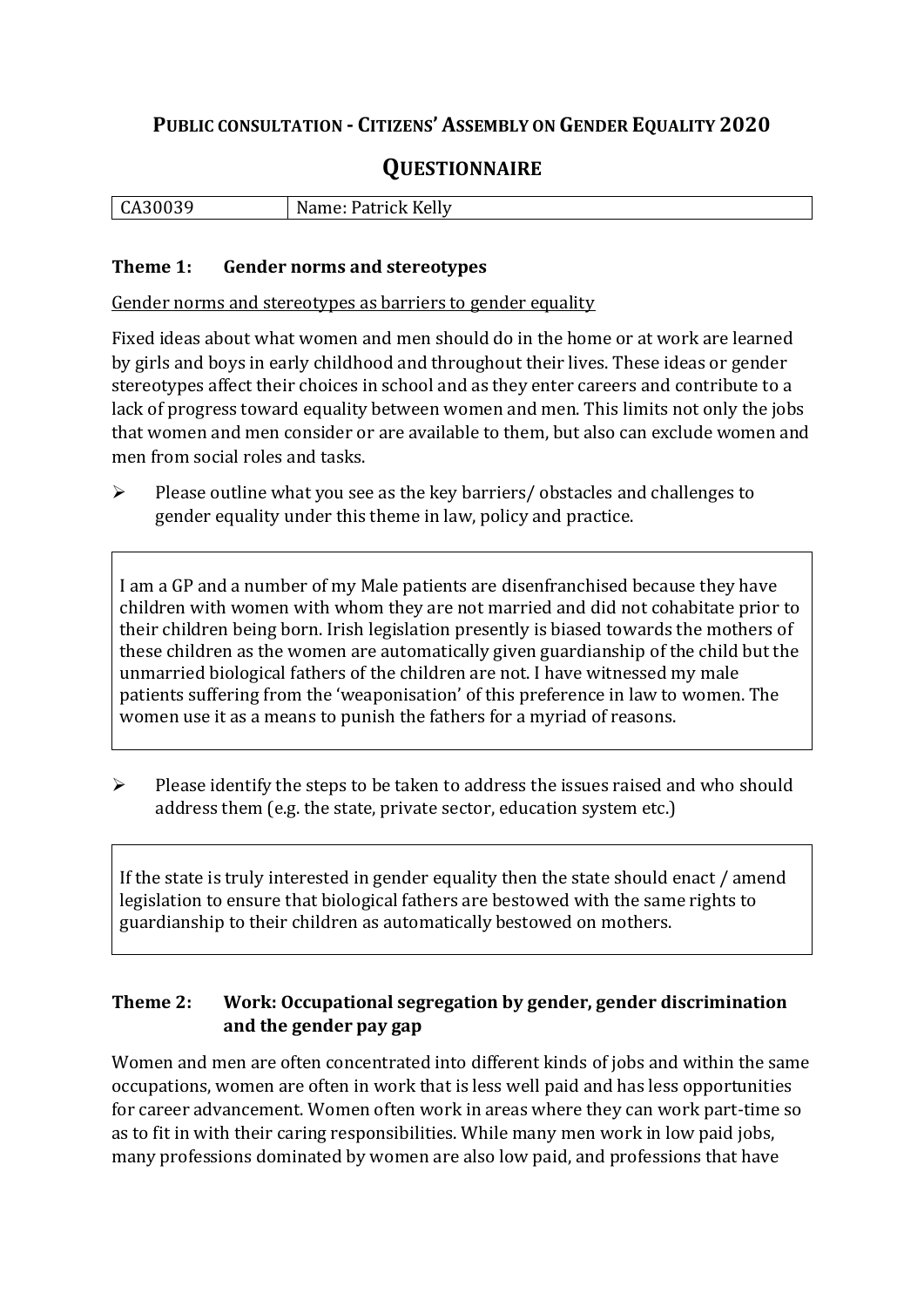become female-dominated have become lower paid. This worsens the gender pay gap (the average difference between the wages of women and men who are working).

 $\triangleright$  Please outline what you see as the key barriers/ obstacles and challenges to gender equality under this theme in law, policy and practice.

The government preferentially discriminates women in terms of maternity leave versus children's fathers. Society has become conditioned to expect women to remain in the home. Because women adopt this caring role, they are not in the workplace for the same period of time as their male counterparts. As a result of this they receive lower pay.

➢ Please identify the steps to be taken to address the issues raised and who should address them (e.g. the state, private sector, education system etc.)

Males and female parents should be entitled to equal durations of maternity/ paternity leave.

### **Theme 3. Care, paid and unpaid, as a social and family responsibility**

Care -- the social responsibility of care and women and men's co responsibility for care, especially within the family

Women remain disproportionately responsible for unpaid care and often work in poorly paid care work. For working parents or [lone parents,](https://aran.library.nuigalway.ie/bitstream/handle/10379/6044/Millar_and_Crosse_Activation_Report.pdf?sequence=1&isAllowed=y) balancing paid work with parenting and or caring for older and dependent adults presents significant challenges. Women are [most disadvantaged by these challenges,](https://eige.europa.eu/gender-equality-index/game/IE/W) yet men also suffer from lack of opportunities to share parenting and caring roles. Despite recent legislation and policy initiatives to support early years parental care, [inequalities in the distribution of unpaid](https://www.ihrec.ie/app/uploads/2019/07/Caring-and-Unpaid-Work-in-Ireland_Final.pdf)  [care](https://www.ihrec.ie/app/uploads/2019/07/Caring-and-Unpaid-Work-in-Ireland_Final.pdf) continue between women and men. The cost of childcare has been identified as a particular barrier to work for women alongside responsibilities of caring for older relatives and dependent adults.

➢ Please outline what you see as the key barriers/ obstacles and challenges to gender equality under this them in law, policy and practice.

No contribution.

 $\triangleright$  Please identify the steps to be taken to address the issues raised and who should address theme (e.g. the state, private sector, education system etc.)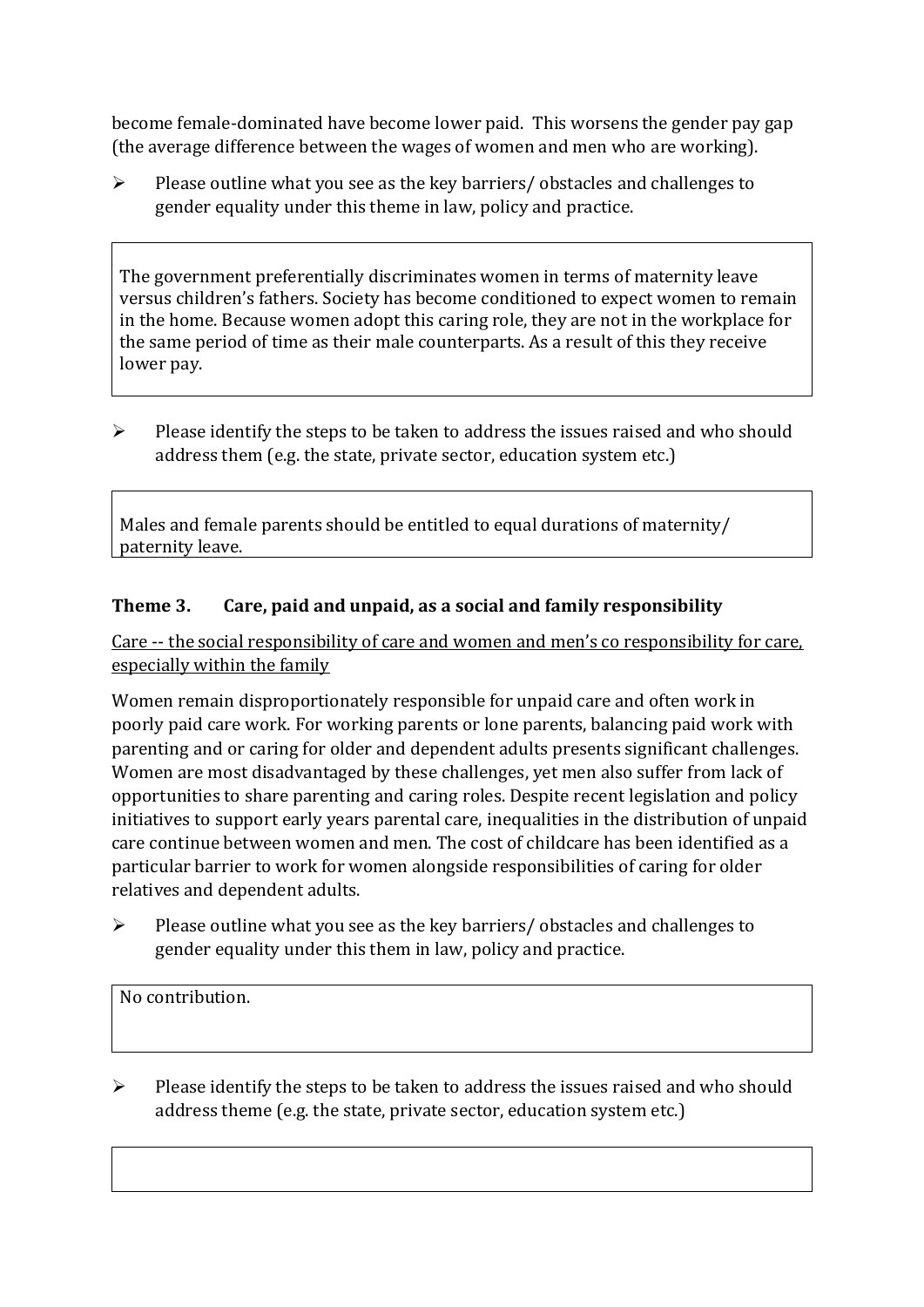No opinion.

#### **Theme 4: Women's access to, and representation in, public life and decision making**

Ensure women's participation and representation in decision-making and leadership in the workplace, political and public life

Women are systematically underrepresented in leadership in [economic](https://eige.europa.eu/gender-equality-index/2019/compare-countries/power/2/bar) and [political](https://eige.europa.eu/gender-equality-index/2019/compare-countries/power/1/bar)  [decision-](https://eige.europa.eu/gender-equality-index/2019/compare-countries/power/1/bar)making. Despite the introduction of a candidate gender quota (through the system of party funding) for national political office, and [initiatives](https://betterbalance.ie/) to support women's access to corporate decision-making roles, men continue to dominate leadership positions. There are also issues to be considered around how media represents women and men.

➢ Please outline what you see as the key barriers/ obstacles and challenges to gender equality under this theme in law, policy and practice.

No contribution.

➢ Please identify the steps to be taken to address the issues raised and who should address them (e.g. the state, private sector, education system etc.)

No contribution.

#### **5. Where does gender inequality impact most?**

To conclude we would be interested in your response to the following question: In which area do you think gender inequality matters most?

Please rank the following in order of importance, 1 being the most important:

| Paid work                | 4 |
|--------------------------|---|
| Home & family life       | 1 |
| Education                | 2 |
| Politics and public life | 5 |
| Media                    | 6 |
| Caring for others        |   |